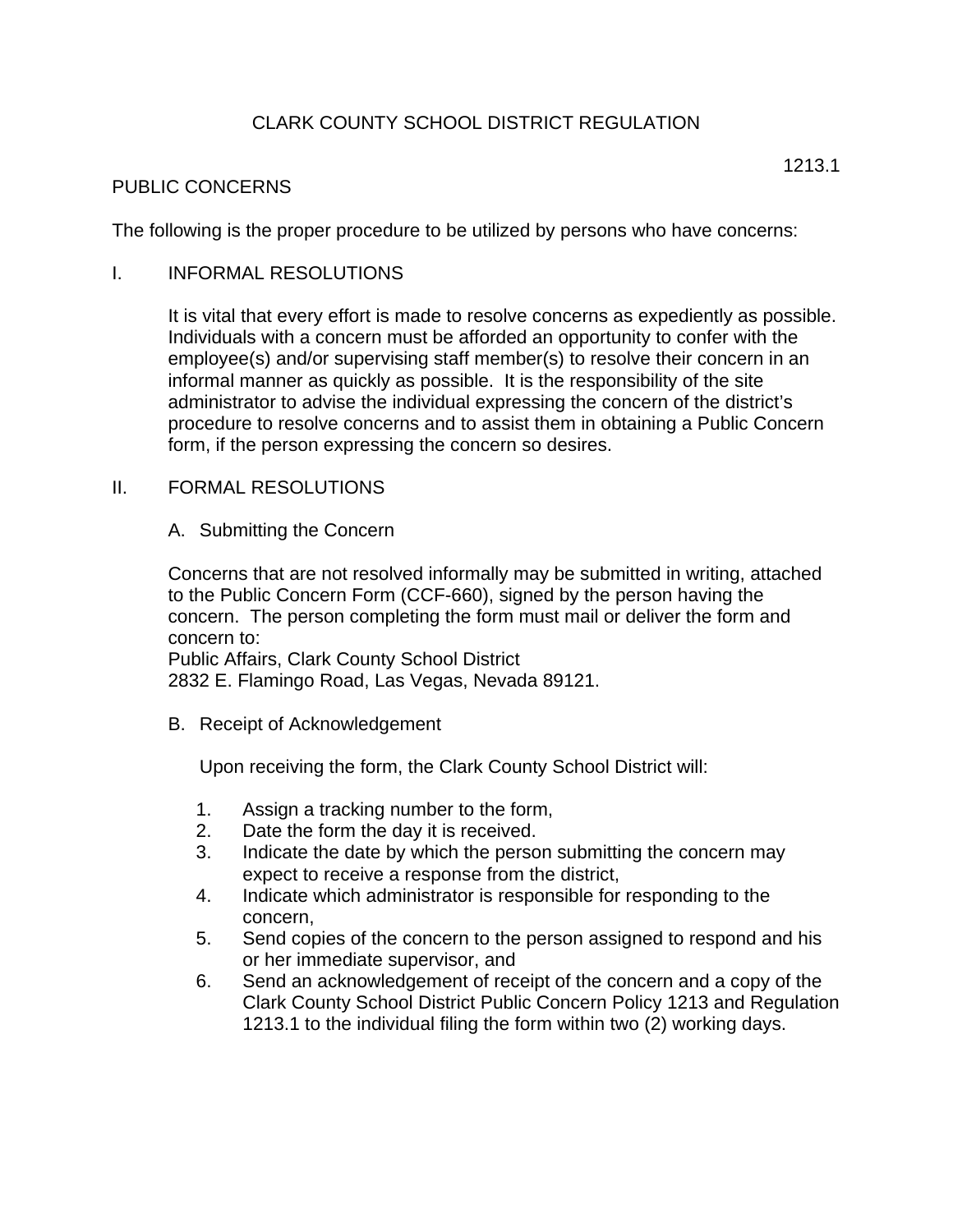#### 1213.1 (Page 2)

#### C. District Response

1. Initial Consultation

Upon receipt of the concern, the supervising administrator shall consult with the person filing the concern to discuss the nature of the concern. A consultation shall be held within three (3) school days of the date the concern form is received by the district, unless the person filing the concern agrees to a delay. This consultation shall be conducted in an informal manner and shall allow the persons involved the opportunity to present their facts and identify the resolution sought.

2. Investigation

The administrator will conduct a thorough investigation in order to respond to the concern within eight (8) school days of the district's initial receipt of the concern at the Public Affairs Office, unless the person filing the concern agrees to a delay. If an employee is the focus of the concern, the employee shall be made aware of the specific concerns and given the opportunity to comment, explain, and present facts in response to the concern.

3. Administrator's Response

The administrator's response to the concern shall be in writing and contain his or her recommendation for resolving the issue. Copies of the response shall be provided to all parties involved, and a copy shall be sent to the Public Affairs Office to be filed with the original form.

If the initial written response is satisfactory, no further contact with the district is necessary on the part of the person filing the concern.

- D. Appealing the Response
	- 1. Notification of Appeal

If the response is unsatisfactory, the person filing the concern has the option of contacting the district's Public Affairs Office (799-5005), within five (5) working days of receiving the administrator's response, to advise that the concern is still not resolved. The Public Affairs Office will then notify the next appropriate administrator in the chain of command that the concern is still unresolved and advise the individual with the concern of who that administrator is. From the date of that notification, that administrator will have five (5) working days within which to provide a decision on the matter. If the second administrator's written response is satisfactory, no further contact with the district is necessary on the part of the person filing the concern.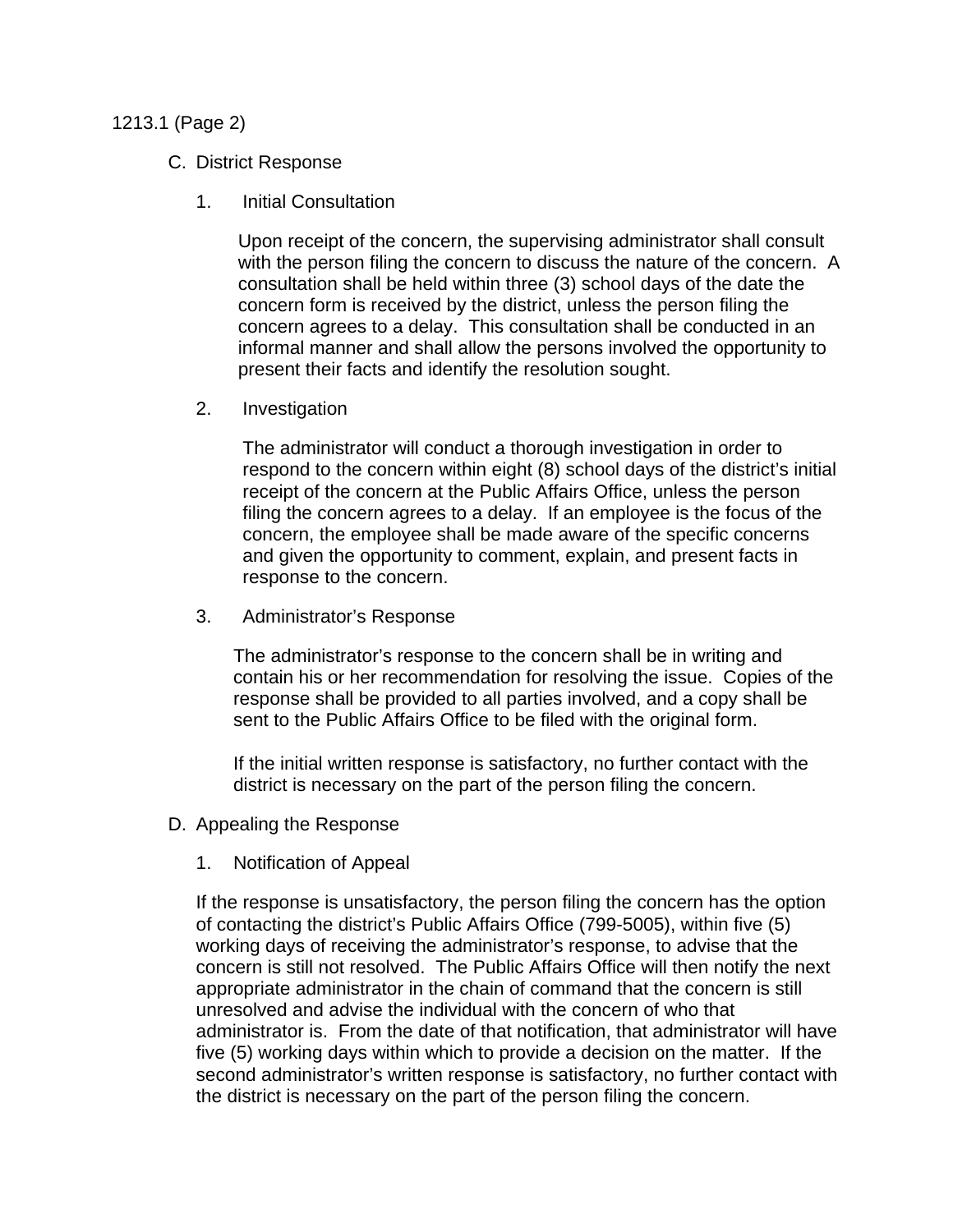#### 2. Additional Appeals

If the second administrator's written response is also unsatisfactory, the concern may continue to be referred up the chain of command in the same manner, with the same five (5) working day time lines, until it reaches the superintendent.

3. Superintendent's Resolution

The superintendent may either issue a final decision in the matter, or refer the concern to an independent mediator. The final decision by the superintendent will be provided within ten (10) working days of the date the concern is referred to the superintendent.

- III. The regional superintendents are responsible for making sure the Public Concern Form (CCF-660) and this regulation are available to each parent at every facility and must ensure that principals, office staff, and teachers understand the procedure. The final resolution shall be on file with the original form and a copy distributed to the appropriate board member.
- IV. Nothing contained in this regulation shall prohibit the superintendent or his designee from investigating any matter brought to the attention of the superintendent at any level during this process.
- V. The Board of School Trustees does not have the authority to discipline employees. Discipline is a right reserved to the superintendent and other administrators in accordance with the applicable negotiated agreements, laws, board policies and regulations.

This regulation shall not be used for the implementation of employee discipline. Employee discipline will be in accordance with the applicable provisions of state law, board policies and regulations pertaining to personnel, and the appropriate negotiated agreement.

VI. Disciplinary proceedings are a personnel matter and should not be a topic for public discussion. Disciplinary action, if any, is a matter between the employee and the supervising administrator and will not be made public. In a like manner, concerns expressed by the community shall be kept in confidence and the names of students and parents and the circumstances of the concern shall not be discussed with individuals not directly involved in the concern. Under no circumstances may an employee take any retaliatory action against a student or single out or ridicule a student because a public concern has been filed. Employees may not discuss public concerns with a student unless done so as part of the investigation in the presence of the parent, unless waived, and the investigating administrator.